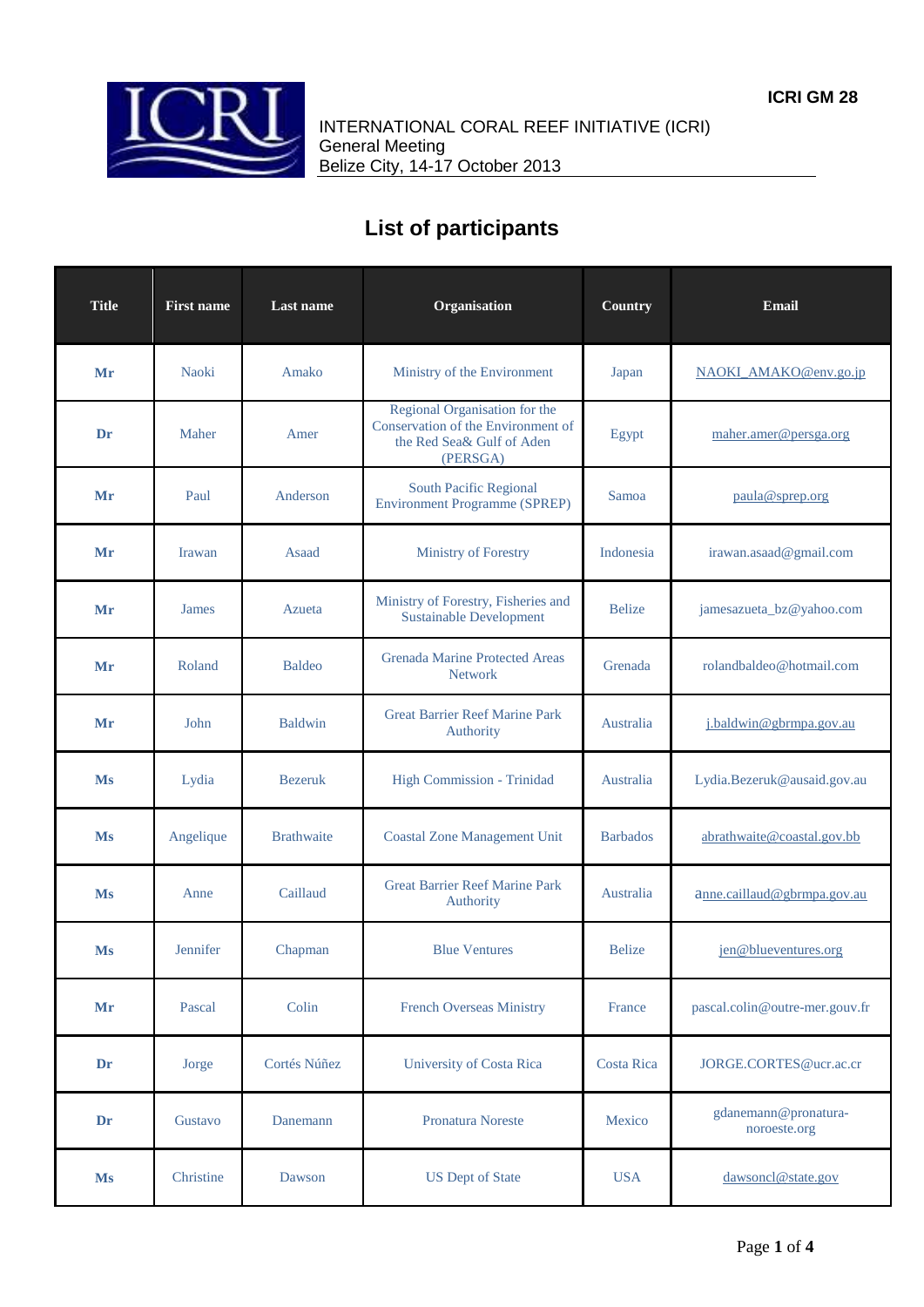| Mr        | Florence                     | Descroix-<br>Comanducci | Centre Scientifique de Monaco                                   | Monaco            | fcdescroix@centrescientifique.mc |
|-----------|------------------------------|-------------------------|-----------------------------------------------------------------|-------------------|----------------------------------|
| <b>Ms</b> | <b>Mary</b>                  | Donovan                 | <b>Global Coral Reef Monitoring</b><br><b>Network</b>           | <b>USA</b>        | mary.gcrmn@gmail.com             |
| Ms        | Emma                         | Doyle                   | <b>Gulf and Caribbean Fisheries</b><br>Institute                | <b>USA</b>        | emma.doyle@gcfi.org              |
| Ms        | Janet                        | Gibson                  | <b>Wildlife Conservation Society</b>                            | Kenya             | jgibson@wcs.org                  |
| Mr        | Francisco<br>Ricardo         | <b>Gomez Lozano</b>     | <b>CONANP</b>                                                   | Mexico            | rglozano@conanp.gob.mx           |
| Mr        | Manuel                       | González-Rivero         | University of Queensland                                        | Australia         | m.gonzalezrivero@uq.edu.au       |
| Mr        | Dave                         | Gulko                   | <b>ICRI</b> Enforcement & Investigation<br><b>Working Group</b> | <b>USA</b>        | gulkod001@hawaii.rr.com          |
| Mr        | Pablo                        | Hernandez<br>Casanova   | Ministry of Environment and<br>Energy                           | <b>Costa Rica</b> | phernandez@minaet.go.cr          |
| Mr        | Paul                         | Hoetjes                 | Ministry of Economic Affairs (EZ)                               | Netherlands       | Paul.Hoetjes@rijksdienstCN.com   |
| Dr        | Kamarrudin                   | <b>Ibrahim</b>          | Ministry of Natural Resources and<br>Environment                | Malaysia          | kamarruddin@NRE.GOV.MY           |
| Dr        | Jeremy                       | <b>Jackson</b>          | <b>GCRMN</b>                                                    | <b>USA</b>        | jeremybcjackson@gmail.com        |
| <b>Ms</b> | Margaret                     | Johnson                 | <b>Great Barrier Reef Marine Park</b><br>Authority              | Australia         | margaret.johnson@gbrmpa.gov.au   |
| <b>Ms</b> | Loureene                     | <b>Jones Smith</b>      | National Environment and Planning<br>Agency                     | Jamaica           | LJones-Smith@nepa.gov.jm         |
| <b>Ms</b> | Megan                        | Jungwiwatta-<br>naporn  | <b>Marine Ecosystem Services</b><br>Partnership                 | <b>USA</b>        | mvj3@duke.edu                    |
| <b>Ms</b> | <b>Kumaras</b><br><b>Kay</b> | Kalim                   | Department of Environment and<br>Conservation                   | <b>PNG</b>        | kaykalim@gmail.com               |
| Mr        | Michael                      | Kaminski                | Indian Ocean Commission/<br><b>OTB</b> Spatial                  | Australia         | mkaminski@otbspatial.com         |
| Mr        | Tadashi                      | Kimura                  | Japan Wildlife Research Center<br>(JWRC)                        | Japan             | tkimura@jwrc.or.jp               |
| Dr        | Judith                       | Lang                    | <b>AGGRA</b>                                                    | <b>USA</b>        | jlang@riposi.net                 |
| <b>Ms</b> | Kathryn                      | Lohr                    | Central Caribbean Marine Institute                              | Cayman<br>Island  | kathryn.e.lohr@gmail.com         |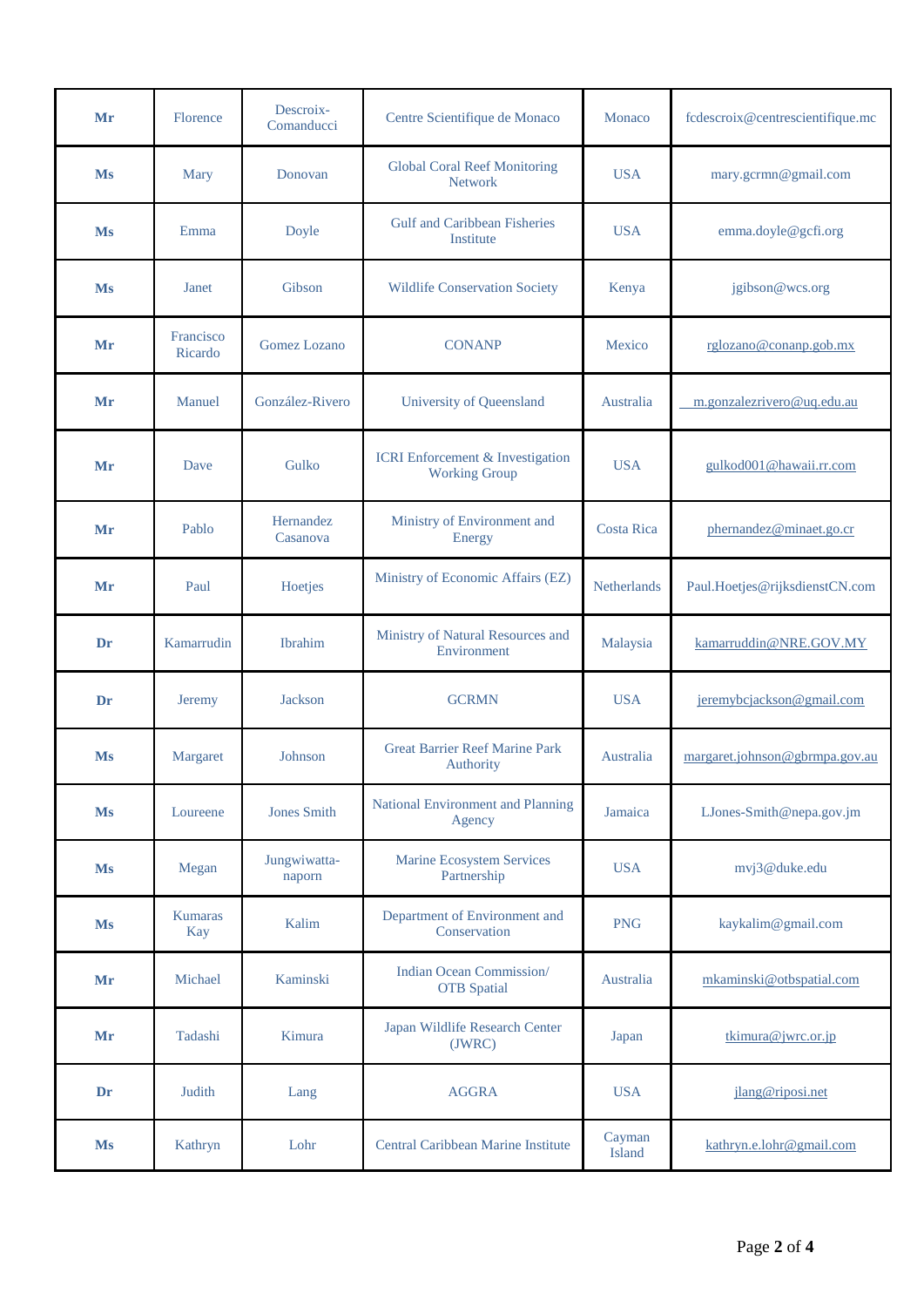| Mr          | <b>Carl Gustaf</b> | Lundin           | <b>IUCN</b>                                                                 | Switzerland   | carl.lundin@iucn.org           |
|-------------|--------------------|------------------|-----------------------------------------------------------------------------|---------------|--------------------------------|
| <b>Ms</b>   | Gladys             | Martinez         | Interamerican Association for<br><b>Environmental Defense (AIDA)</b>        | Mexico        | gmartinez@aida-americas.org    |
| Dr          | Melanie            | McField          | <b>Healthy Reefs Initiative</b>                                             | <b>Belize</b> | mcfield@healthyreefs.org       |
| Mr          | Lee                | McLoughlin       | Ya'axche Conservation Trust                                                 | <b>Belize</b> | lee.mcloughlin@yaaxche.org     |
| Mr          | Nathaniel          | Miller           | Dutch Caribbean Nature Alliance                                             | Netherlands   | projects@dcnanature.org        |
| <b>Ms</b>   | Sandra             | Moguel           | <b>Interamerican Association for</b><br><b>Environmental Defense (AIDA)</b> | Mexico        | smoguel@aida-americas.org      |
| Ms          | Rose<br>Sallema    | Mtui             | <b>National Environment Management</b><br>Council                           | Tanzania      | nrsallema@yahoo.com            |
| Dr          | Abdulla            | <b>Naseer</b>    | Ministry of Fisheries and<br>Agriculture                                    | Maldives      | abdulla.naseer@fishagri.gov.mv |
| Ms          | Anna               | Núñez Pereligina | <b>Aquatic Resources Authority</b>                                          | Panama        | annanu1011@yahoo.com           |
| Prof.       | John               | Ogden            | <b>CARICOMP</b>                                                             | <b>USA</b>    | jogden@usf.edu                 |
| Prof.       | David              | Orrukem          | <b>Bureau of Marine Resources</b>                                           | Palau         | daorrukem@gmail.com            |
| Dr          | Wendel             | Parham           | Belize Ministry of Forestry,<br>Fisheries and Sustainable<br>Development    | <b>Belize</b> | ceo@ffsd.gov.bz                |
| Dr          | <b>Nicolas</b>     | Pascal           | <b>ICRI Economic Valuation AHC</b>                                          | France        | nicolas.pascal@criobe.pf       |
| <b>Miss</b> | Nishanthi          | Perera           | South Asia Cooperative<br><b>Environment Programme (SACEP)</b>              | Sri Lanka     | sacepsec@eol.lk                |
| <b>Ms</b>   | Deanna             | Peyrefiitte      | <b>US Embassy Belmopan</b>                                                  | <b>USA</b>    | PeyrefitteDD@state.gov         |
| Dr          | Russell            | Reichelt         | <b>Great Barrier Reef Marine Park</b><br>Authority                          | Australia     | russell.reichelt@gbrmpa.gov.au |
| <b>Ms</b>   | Haydée             | Rodriguez        | <b>Interamerican Association for</b><br><b>Environmental Defense (AIDA)</b> | Mexico        | hrodriguez@aida-americas.org   |
| Mr          | Eli                | Romero           | <b>Belize Audubon Society</b>                                               | <b>Belize</b> | mbio@belizeaudubon.org         |
| Mr          | Martin             | Russell          | Science and Conservation of Fish<br><b>Aggregations (SCRFA)</b>             | Australia     | martinrussell99@gmail.com      |